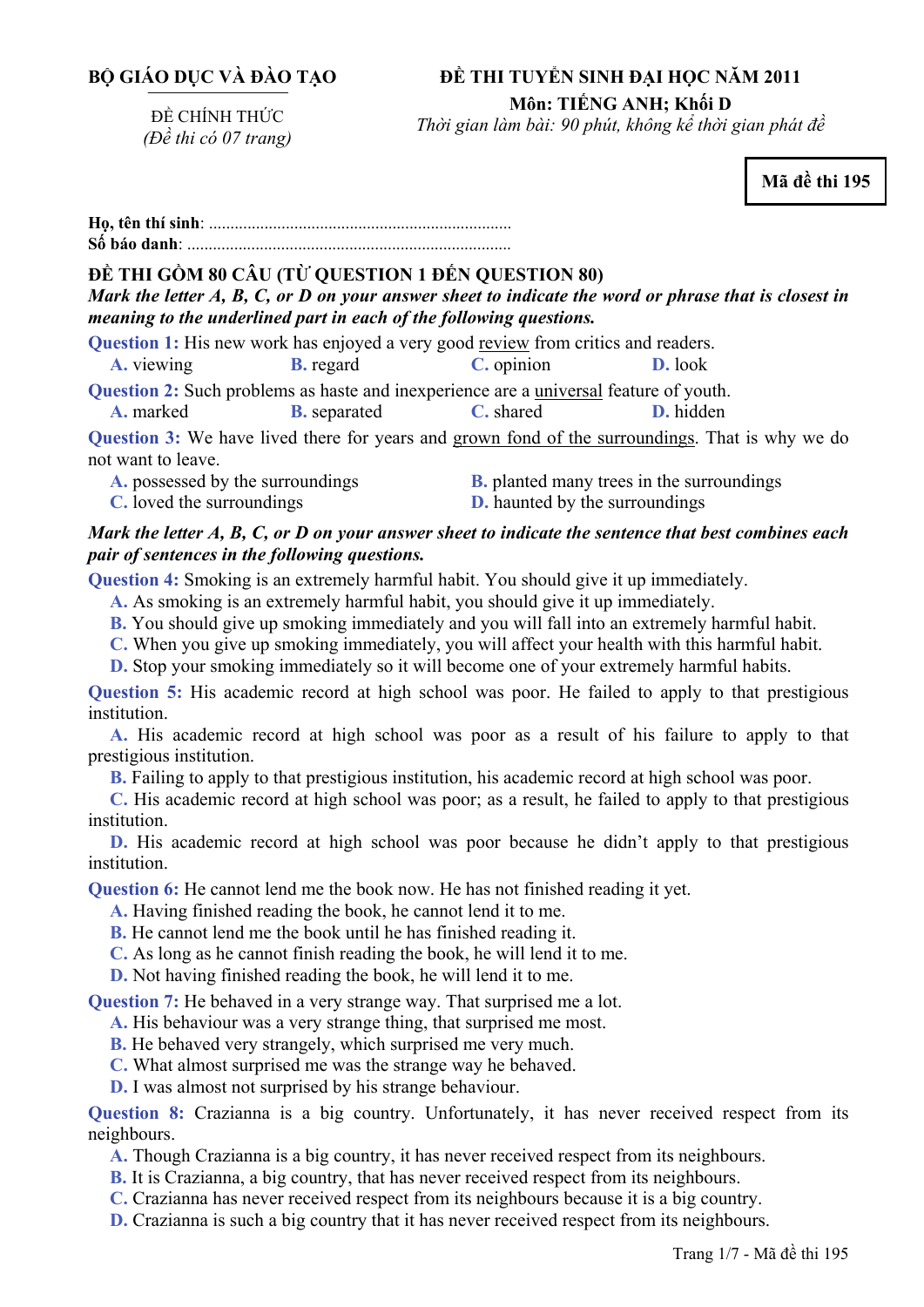| the position of the main stress in each of the following questions.                                                                                                                                                                                                                                                    |                     |                |                     |  |  |  |
|------------------------------------------------------------------------------------------------------------------------------------------------------------------------------------------------------------------------------------------------------------------------------------------------------------------------|---------------------|----------------|---------------------|--|--|--|
| <b>Question 9:</b> A. represent                                                                                                                                                                                                                                                                                        | <b>B.</b> permanent | C. sentiment   | <b>D.</b> continent |  |  |  |
| <b>Question 10: A. future</b>                                                                                                                                                                                                                                                                                          | <b>B.</b> involve   | C. prospect    | D. guidance         |  |  |  |
| <b>Question 11: A. accuracy B. fabulous</b>                                                                                                                                                                                                                                                                            |                     | C. immediate   | D. optimist         |  |  |  |
| <b>Question 12: A. facilitate B. intimacy</b>                                                                                                                                                                                                                                                                          |                     | C. participate | D. hydrology        |  |  |  |
| Question 13: A. reduction                                                                                                                                                                                                                                                                                              | <b>B.</b> popular   | C. romantic    | D. financial        |  |  |  |
| Mark the letter A, B, C, or D on your answer sheet to show the underlined part that needs<br>correction in each of the following questions.<br>Question 14: A professor of economy and history at our university developed a new theory of<br>the relationship between historical events and <u>financial crises</u> . |                     |                |                     |  |  |  |
|                                                                                                                                                                                                                                                                                                                        |                     |                |                     |  |  |  |
| <b>Question 15:</b> During our tour of the refinery, it was seen that both propane and gasoline                                                                                                                                                                                                                        |                     |                |                     |  |  |  |
|                                                                                                                                                                                                                                                                                                                        | $\mathsf{A}$        |                |                     |  |  |  |
| were produced in large volumes.                                                                                                                                                                                                                                                                                        |                     |                |                     |  |  |  |
|                                                                                                                                                                                                                                                                                                                        |                     |                |                     |  |  |  |
| Question 16: Publishing in the UK, the book has won a number of awards in recent regional book fairs.                                                                                                                                                                                                                  |                     |                |                     |  |  |  |
| A                                                                                                                                                                                                                                                                                                                      | B                   | C              | D                   |  |  |  |
| Question 17: Hardly did he enter the room when all the lights went out.                                                                                                                                                                                                                                                |                     |                |                     |  |  |  |
| A                                                                                                                                                                                                                                                                                                                      | B                   | D<br>C         |                     |  |  |  |
| Question 18: The first important requirements for you to become a mountain climber are your                                                                                                                                                                                                                            |                     |                |                     |  |  |  |
|                                                                                                                                                                                                                                                                                                                        |                     | B              |                     |  |  |  |
| strong passion and you have good health.                                                                                                                                                                                                                                                                               |                     |                |                     |  |  |  |
|                                                                                                                                                                                                                                                                                                                        | D                   |                |                     |  |  |  |

*Mark the letter A, B, C, or D on your answer sheet to indicate the word that differs from the rest in* 

### *Read the following passage adapted from* **Understanding Rural America - InfoUSA** *and mark the letter A, B, C, or D on your answer sheet to indicate the correct word for each of the blanks from 19 to 28.*

The well-being of America's rural people and places depends upon many things - the availability of good-paying jobs; (19) to critical services such as education, health care, and communication; strong communities; and a healthy natural environment. And, (20) urban America is equally dependent upon these things, the challenges to well-being look very different in rural areas than in urban areas. Small-scale, low-density settlement (21) make it more costly for communities and businesses to provide critical services. Declining jobs and income in the natural resource-based industries that many rural areas depend on (22)\_\_\_\_\_\_ workers in those industries to find new ways to make a living. Low-skill, low-wage rural manufacturing industries must find new ways to challenge the increasing number of  $(23)$  competitors. Distance and remoteness impede many rural areas from being connected to the urban centers of economic activity. Finally, changes in the availability and use of natural resources located in rural areas (24) the people who earn a living from those resources and those who (25) recreational and other benefits from them.

Some rural areas have met these challenges successfully, achieved some level of prosperity, and are ready (26) the challenges of the future. Others have neither met the current challenges nor positioned themselves for the future. Thus, concern for rural America is real. And, while rural America is a producer of critical goods and services, the  $(27)$  goes beyond economics. Rural America is also home to a fifth of the Nation's people, keeper of natural amenities and national treasures, and safeguard of a/an (28)\_\_\_\_\_\_ part of American culture, tradition, and history.

| <b>Question 19: A. advantage</b> | <b>B.</b> key      | C. challenge | <b>D.</b> access          |
|----------------------------------|--------------------|--------------|---------------------------|
| <b>Question 20: A. because</b>   | <b>B.</b> when     | C. since     | <b>D.</b> while           |
| <b>Question 21: A. means</b>     | <b>B.</b> patterns | C. tools     | <b>D.</b> styles          |
| <b>Question 22: A. turn</b>      | <b>B.</b> make     | C. offer     | D. force                  |
|                                  |                    |              | Trang 2/7 - Mã đề thi 195 |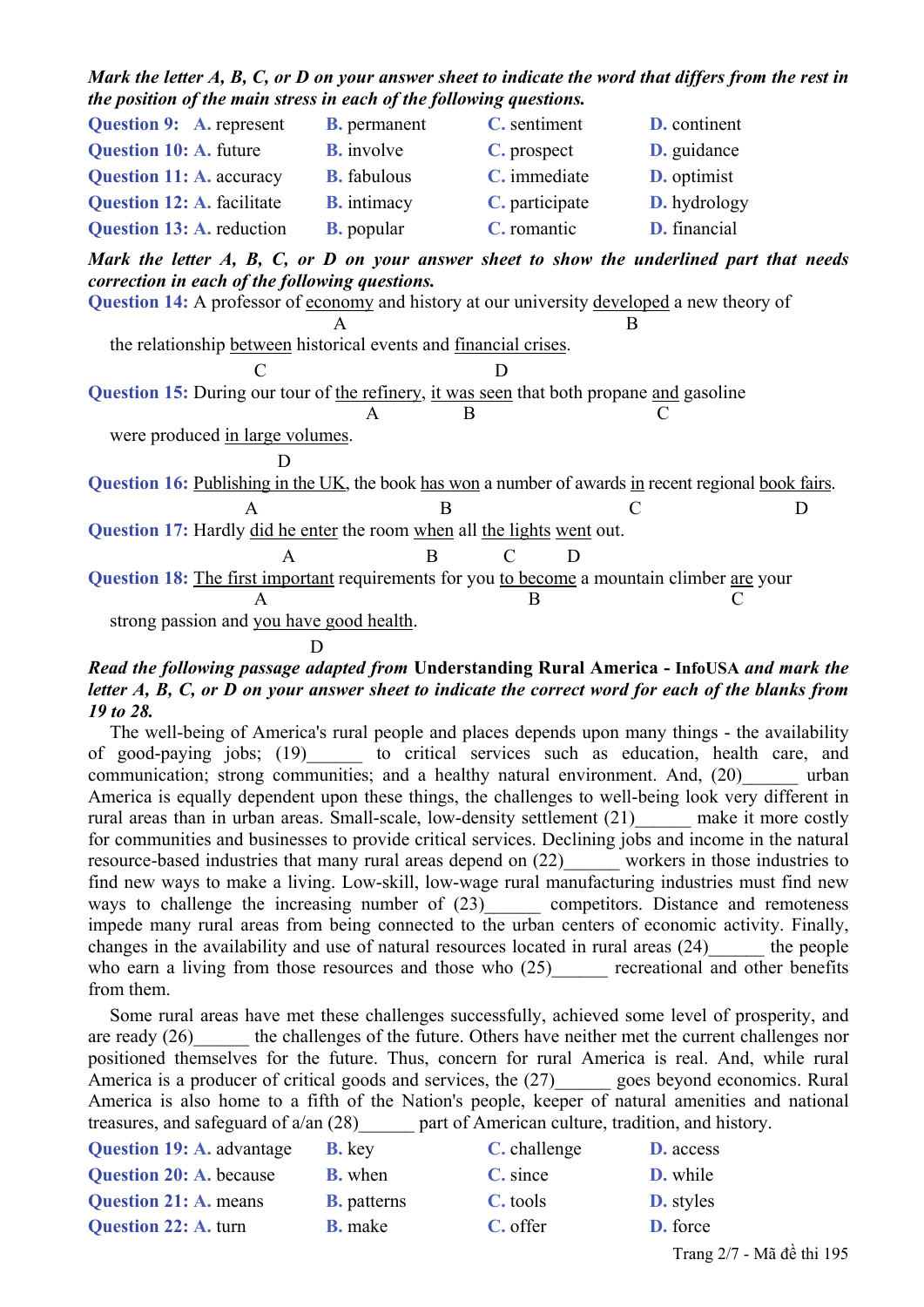| Question 23: A. rural           | <b>B.</b> lateral    | C. abroad  | D. foreign           |
|---------------------------------|----------------------|------------|----------------------|
| Question 24: A. effect          | <b>B.</b> encourage  | C. affect  | D. stimulate         |
| <b>Question 25: A. involve</b>  | <b>B.</b> evolve     | C. bring   | D. derive            |
| Question 26: A. in              | <b>B.</b> for        | C. with    | $D.$ of              |
| <b>Question 27: A. research</b> | <b>B.</b> stimulus   | C. concern | <b>D.</b> impatience |
| Question 28: A. unique          | <b>B.</b> incredible | C. simple  | D. abnormal          |

*Mark the letter A, B, C, or D on your answer sheet to indicate the sentence that is closest in meaning to each of the following questions.* 

**Question 29:** "My company makes a large profit every year. Why don't you invest more money in it?" my friend said to me.

**A.** My friend persuaded me to invest more money in his company.

**B.** My friend suggested his investing more money in his company.

**C.** My friend instructed me how to put more money into his company.

**D.** I was asked to invest more money in my friend's company.

**Question 30:** "If you don't pay the ransom, we'll kill your boy," the kidnappers told us.

**A.** The kidnappers pledged to kill our boy if we did not pay the ransom.

**B.** The kidnappers threatened to kill our boy if we refused to pay the ransom.

**C.** The kidnappers ordered to kill our boy if we did not pay the ransom.

**D.** The kidnappers promised to kill our boy if we refused to pay the ransom.

**Question 31:** "You shouldn't have leaked our confidential report to the press, Frank!" said Jane.

**A.** Jane suspected that Frank had leaked their confidential report to the press.

**B.** Jane accused Frank of having cheated the press with their confidential report.

**C.** Jane blamed Frank for having flattered the press with their confidential report.

**D.** Jane criticized Frank for having disclosed their confidential report to the press.

**Question 32:** "Don't forget to tidy up the final draft before submission," the team leader told us.

**A.** The team leader reminded us to tidy up the final draft before submission.

**B.** The team leader asked us to tidy up the final draft before submission.

**C.** The team leader ordered us to tidy up the final draft before submission.

**D.** The team leader simply wanted us to tidy up the final draft before submission.

**Question 33:** "Mum, please don't tell dad about my mistake," the boy said.

**A.** The mother was forced to keep her son's mistake as a secret when he insisted.

**B.** The boy earnestly insisted that his mother tell his father about his mistake.

**C.** The boy requested his mother not to talk about his mistake any more.

**D.** The boy begged his mother not to tell his father about his mistake.

### *Mark the letter A, B, C, or D on your answer sheet to indicate the word or phrase that is*  **OPPOSITE** *in meaning to the underlined part in each of the following questions.*

**Question 34:** Fruit and vegetables grew in abundance on the island. The islanders even exported the surplus.

**A.** excess **B.** sufficiency **C.** small quantity **D.** large quantity

**Question 35:** There is growing concern about the way man has destroyed the environment.

**A.** ease **B.** attraction **C.** consideration **D.** speculation

#### *Read the following passage adapted from A. Briggs' article on culture***, Microsoft® Student 2008,** *and mark the letter A, B, C, or D on your answer sheet to indicate the correct answer to each of the questions from 36 to 45.*

**Culture** is a word in common use with complex meanings, and is derived, like the term *broadcasting*, from the treatment and care of the soil and of what grows on it. It is directly related to cultivation and the adjectives *cultural* and *cultured* are part of the same verbal complex. A person of culture has identifiable **attributes**, among them a knowledge of and interest in the arts, literature, and music. Yet the word *culture* does not refer solely to such knowledge and interest nor, indeed, to education. At least from the  $19<sup>th</sup>$  century onwards, under the influence of anthropologists and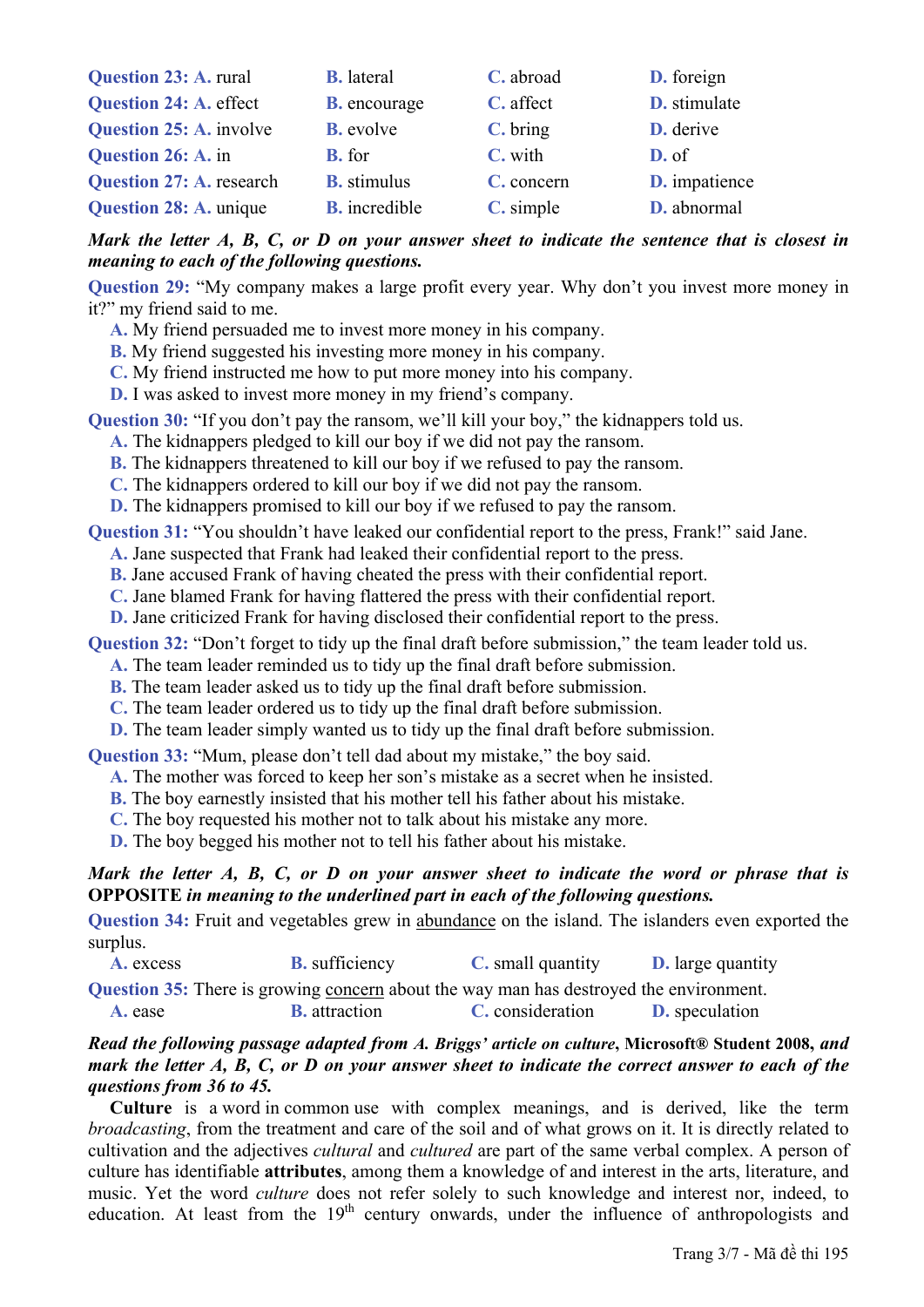sociologists, the word *culture* has come to be used generally both in the singular and the plural (*cultures*) to refer to a whole way of life of people, including their customs, laws, conventions, and values.

Distinctions have consequently been drawn between primitive and advanced culture and cultures, between elite and popular culture, between popular and mass culture, and most recently between national and global cultures. Distinctions have been drawn too between *culture* and *civilization*; the latter is a word derived not, like culture or agriculture, from the soil, but from the city. The two words are sometimes treated as synonymous. Yet this is misleading. While civilization and barbarism are pitted against each other in what seems to be a perpetual behavioural pattern, the use of the word *culture* has been strongly influenced by conceptions of evolution in the 19<sup>th</sup> century and of development in the 20<sup>th</sup> century. Cultures evolve or develop. They are not **static**. They have twists and turns. Styles change. So do fashions. There are cultural processes. What, for example, the word *cultured* means has changed substantially since the study of classical (that is, Greek and Roman) literature, philosophy, and history ceased in the  $20<sup>th</sup>$  century to be central to school and university education. No single alternative focus emerged, although with computers has come electronic culture, affecting kinds of study, and most recently digital culture. As cultures express themselves in new forms not everything gets better or more civilized.

The multiplicity of meanings attached to the word made and will make it difficult to define. There is no single, unproblematic definition, although many attempts have been made to establish one. The only non-problematic definitions go back to agricultural meaning (for example, cereal culture or strawberry culture) and medical meaning (for example, bacterial culture or penicillin culture). Since in anthropology and sociology we also acknowledge culture clashes, culture shock, and counterculture, the range of reference is extremely wide.

**Question 36:** According to the passage, the word *culture* \_\_\_\_\_\_.

- **A.** is related to the preparation and use of land for farming
- **B.** comes from a source that has not been identified
- **C.** develops from Greek and Roman literature and history
- **D.** derives from the same root as *civilization* does

**Question 37:** It is stated in paragraph 1 that a cultured person

- **A.** has a job related to cultivation **B.** does a job relevant to education
- **C.** takes care of the soil and what grows on it **D.** has knowledge of arts, literature, and music

**Question 38:** The author remarks that *culture* and *civilization* are the two words that

**A.** share the same word formation pattern

**B.** have nearly the same meaning

- **C.** are both related to agriculture and cultivation
- **D.** do not develop from the same meaning

```
Question 39: It can be inferred from the passage that since the 20<sup>th</sup> century
```
**A.** schools and universities have not taught classical literature, philosophy, and history

- **B.** classical literature, philosophy, and history have been considered as core subjects
- **C.** classical literature, philosophy, and history have not been taught as compulsory subjects

**D.** all schools and universities have taught classical literature, philosophy, and history

|           |                     | <b>Question 40:</b> The word " <b>attributes</b> " in paragraph 1 most likely means |           |
|-----------|---------------------|-------------------------------------------------------------------------------------|-----------|
| A. fields | <b>B.</b> qualities | C. aspects                                                                          | D. skills |
|           |                     | <b>Oughtion 41:</b> The word "static" in paragraph 2 could best be replaced by "    |           |

|              |                    | $\lambda$ acsum Tr. The word static in paragraph 2 could best be replaced by |                 |
|--------------|--------------------|------------------------------------------------------------------------------|-----------------|
| A. unchanged | <b>B.</b> balanced | C. regular                                                                   | <b>D.</b> dense |

**Question 42:** Which of the following is NOT stated in the passage?

**A.** Anthropology and sociology have tried to limit the references to *culture*.

**B.** Distinctions have been drawn between *culture* and *civilization*.

- **C.** The use of the word *culture* has been changed since the 19<sup>th</sup> century.
- **D.** The word *culture* can be used to refer to a whole way of life of people.

Question 43: It is difficult to give the definitions of the word *culture* EXCEPT for its

- 
- **A.** agricultural and medical meanings **B.** philosophical and historical meanings
- **C.** historical and figurative meanings **D.** sociological and anthropological meanings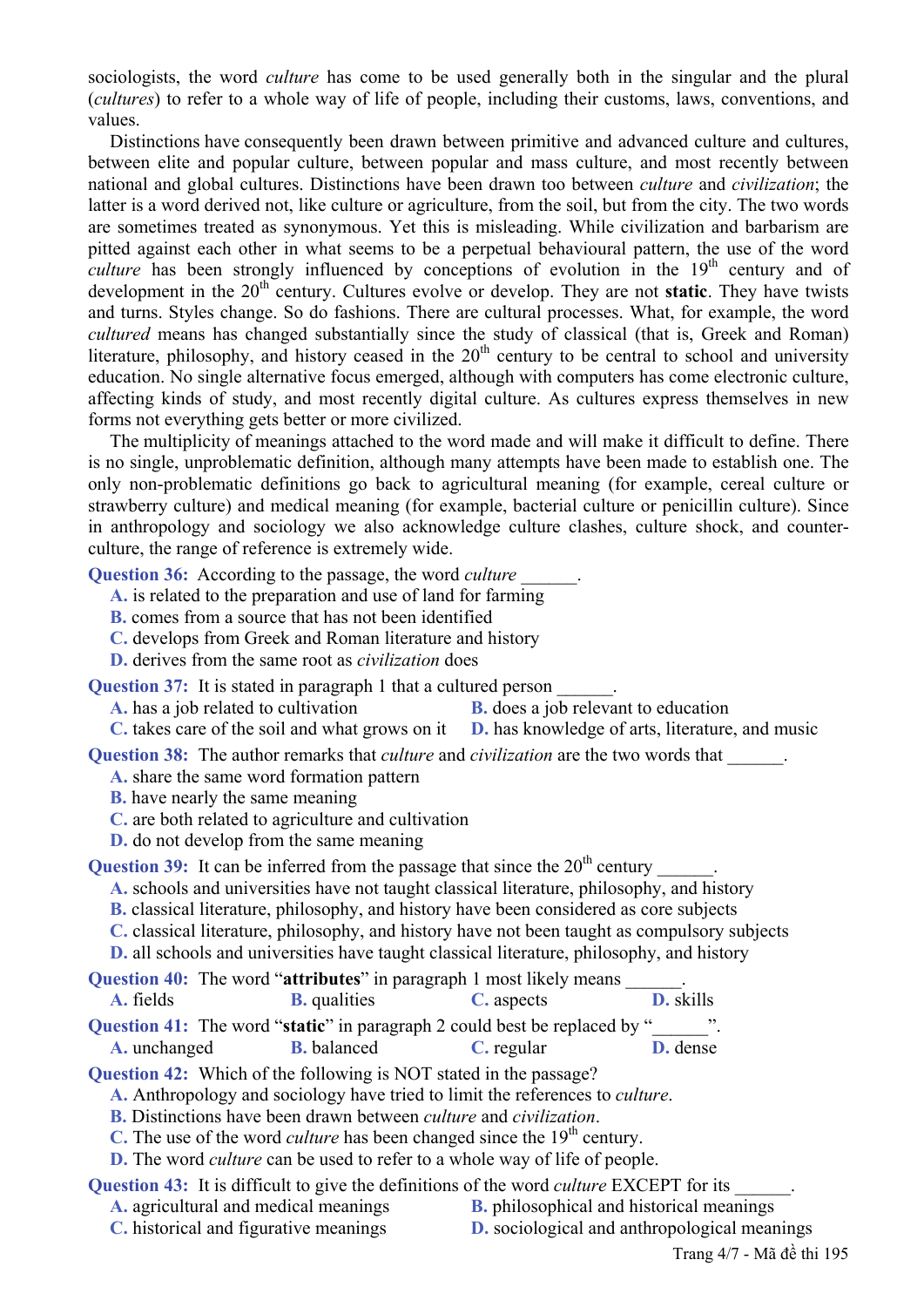**Question 44:** Which of the following is NOT true about the word *culture*?

**A.** It differs from the word *civilization.* **B.** It evolves from agriculture.

**C.** Its use has been considerably changed. **D.** It is a word that cannot be defined.

**Question 45:** The passage mainly discusses

**A.** the multiplicity of meanings of the word *culture*

**B.** the distinction between *culture* and *civilization*

**C.** the figurative meanings of the word *culture*

**D.** the derivatives of the word *culture*

### *Mark the letter A, B, C, or D on your answer sheet to indicate the correct answer to each of the following questions.*

| <b>Question 46:</b> Our boss would rather ________ during the working hours.                |                                                                                                                                                                               |                                                                    |                                                                                               |  |  |
|---------------------------------------------------------------------------------------------|-------------------------------------------------------------------------------------------------------------------------------------------------------------------------------|--------------------------------------------------------------------|-----------------------------------------------------------------------------------------------|--|--|
|                                                                                             | <b>A.</b> we didn't chat <b>B.</b> we don't chat <b>C.</b> us not chat <b>D.</b> us not chatting                                                                              |                                                                    |                                                                                               |  |  |
| Question 47: Joan: "Our friends are coming. ______, Mike?"                                  |                                                                                                                                                                               |                                                                    |                                                                                               |  |  |
|                                                                                             | Mike: "I'm sorry, but I can't do it now."                                                                                                                                     |                                                                    |                                                                                               |  |  |
|                                                                                             |                                                                                                                                                                               |                                                                    |                                                                                               |  |  |
|                                                                                             | <b>A.</b> Shall you make some coffee, please <b>B.</b> Would you mind making some coffee <b>C</b> . Why don't we cook some coffee <b>D.</b> Shall I make you like some coffee |                                                                    |                                                                                               |  |  |
| Question 48: "You ______ have cooked so many dishes. There are only three of us for lunch." |                                                                                                                                                                               |                                                                    |                                                                                               |  |  |
|                                                                                             | <b>A.</b> wouldn't <b>B.</b> oughtn't <b>C.</b> needn't <b>D.</b> couldn't                                                                                                    |                                                                    |                                                                                               |  |  |
| Question 49: Harry: "Are you ready, Kate? There's not much time left."                      |                                                                                                                                                                               |                                                                    |                                                                                               |  |  |
|                                                                                             | Kate: "Yes, just a minute. ______!"                                                                                                                                           |                                                                    |                                                                                               |  |  |
|                                                                                             | A. No longer <b>B.</b> I'm coming <b>C.</b> I'd be OK <b>D.</b> I won't finish                                                                                                |                                                                    |                                                                                               |  |  |
| Question 50: "Why don't you sit down and ______?"                                           |                                                                                                                                                                               |                                                                    |                                                                                               |  |  |
| A. make yourself at peace                                                                   |                                                                                                                                                                               |                                                                    |                                                                                               |  |  |
| C. make yourself at home                                                                    |                                                                                                                                                                               | <b>B.</b> make it your own home<br><b>D.</b> make yourself at rest |                                                                                               |  |  |
| Question 51: "You'll recognize Jenny when you see her. She ______ a red hat."               |                                                                                                                                                                               |                                                                    |                                                                                               |  |  |
|                                                                                             | <b>A.</b> will wear <b>B.</b> will be wearing <b>C.</b> wears <b>D.</b> is wearing                                                                                            |                                                                    |                                                                                               |  |  |
| Question 52: He never lets anything _______ him and his weekend fishing trip.               |                                                                                                                                                                               |                                                                    |                                                                                               |  |  |
|                                                                                             | <b>A.</b> come among <b>B.</b> come between <b>C.</b> come up <b>D.</b> come on                                                                                               |                                                                    |                                                                                               |  |  |
| Question 53: The Second World War _______ in 1939.                                          |                                                                                                                                                                               |                                                                    |                                                                                               |  |  |
|                                                                                             | <b>A.</b> turned up <b>B.</b> took out <b>C.</b> brought about <b>D.</b> broke out                                                                                            |                                                                    |                                                                                               |  |  |
| <b>Question 54:</b> The instructor blew his whistle and _______.                            |                                                                                                                                                                               |                                                                    |                                                                                               |  |  |
|                                                                                             | <b>A.</b> off the runners were running<br><b>C.</b> off were running the runners<br><b>D.</b> the runners run off                                                             |                                                                    |                                                                                               |  |  |
|                                                                                             |                                                                                                                                                                               |                                                                    |                                                                                               |  |  |
| Question 55: Sue: "Can you help me with my essay?"                                          |                                                                                                                                                                               |                                                                    |                                                                                               |  |  |
| Robert: "________"                                                                          |                                                                                                                                                                               |                                                                    |                                                                                               |  |  |
|                                                                                             | A. I think that, too. B. Yes, I'm afraid not. C. Not completely. D. Why not?                                                                                                  |                                                                    |                                                                                               |  |  |
|                                                                                             |                                                                                                                                                                               |                                                                    | Question 56: Before I left for my summer camp, my mother told me to take warm clothes with me |  |  |
| $\frac{1}{\sqrt{1-\frac{1}{2}}}\,$ it was cold.                                             |                                                                                                                                                                               |                                                                    |                                                                                               |  |  |
| <b>A.</b> so that                                                                           | <b>B.</b> despite <b>C.</b> whereas <b>D.</b> in case                                                                                                                         |                                                                    |                                                                                               |  |  |
| Question 57: "Never be late for an interview, you can't get the job."                       |                                                                                                                                                                               |                                                                    |                                                                                               |  |  |
| A. otherwise                                                                                | <b>B.</b> if not                                                                                                                                                              | C. or so                                                           | <b>D.</b> unless                                                                              |  |  |
| <b>Question 58:</b> without animals and plants?                                             |                                                                                                                                                                               |                                                                    |                                                                                               |  |  |
| A. What would life on earth be like<br><b>B.</b> How would life on earth be for             |                                                                                                                                                                               |                                                                    |                                                                                               |  |  |
| C. What will life on earth be like<br><b>D.</b> How will life on earth be like              |                                                                                                                                                                               |                                                                    |                                                                                               |  |  |
| Question 59: This shirt is that one.                                                        |                                                                                                                                                                               |                                                                    |                                                                                               |  |  |
| A. much far expensive than                                                                  |                                                                                                                                                                               | <b>B.</b> as much expensive as                                     |                                                                                               |  |  |
| C. a bit less expensive                                                                     |                                                                                                                                                                               | <b>D.</b> not nearly as expensive as                               |                                                                                               |  |  |
| <b>Question 60:</b> If it<br>for the heavy storm, the accident would not have happened.     |                                                                                                                                                                               |                                                                    |                                                                                               |  |  |
| $\mathbf{A}$ . isn't                                                                        | <b>B.</b> hadn't been                                                                                                                                                         | C. were                                                            | <b>D.</b> weren't                                                                             |  |  |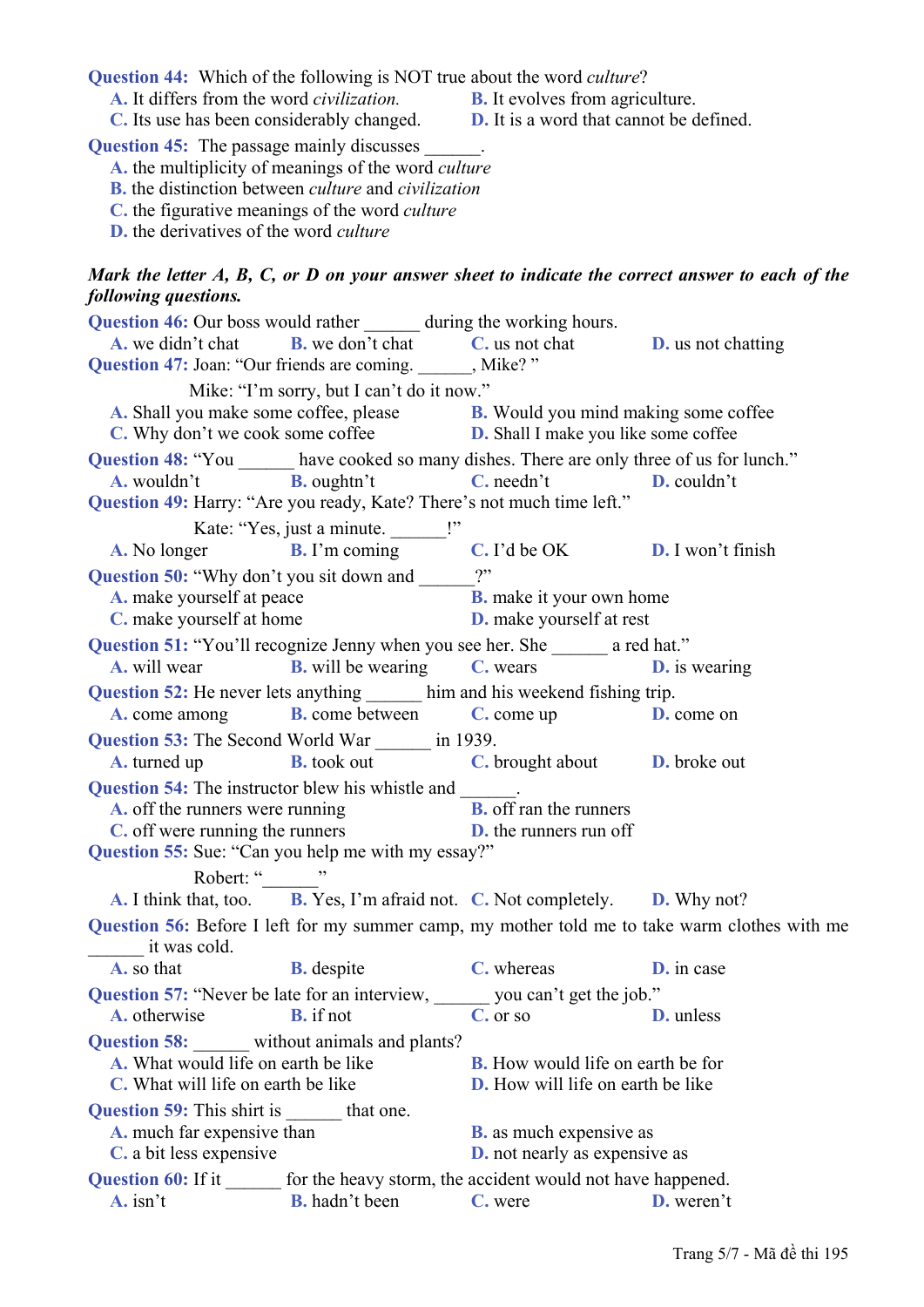**Question 61:** "We'd better if we want to get there in time." **A.** take up **B.** put down **C.** speed up **D.** turn down **Question 62:** I could not the lecture at all. It was too difficult for me. **A.** make off **B.** take in **C.** get along **D.** hold on **Question 63:** The temperature takes place varies widely from material to material. **A.** which melting **B.** which they melt **C.** at which melting **D.** at which they melt Question 64: The sign "NO TRESPASSING" tells you **A.** not to approach **B.** not to smoke **C.** not to enter **D.** not to photograph **Question 65:** Alfonso: "I had a really good time. Thanks for the lovely evening." Maria: " **A.** Yes, it's really good **B.** No, it's very kind of you **C.** I'm glad you enjoyed it **D.** Oh, that's right **Question 66:** She built a high wall round her garden **A.** in order that her fruit not be stolen **B.** to enable people not taking her fruit **C.** so that her fruit would be stolen **D.** to prevent her fruit from being stolen **Question 67:** The sky was cloudy and foggy. We went to the beach, **A.** so **B.** however **C.** even though **D.** yet **Question 68:** I did not want to believe them, but in fact, was true. **A.** what they said **B.** what has said **C.** which they said **D.** that they were said **Question 69:** " you treat him, he'll help you. He's so tolerant." **A.** In addition to **B.** Even though **C.** As if **D.** No matter how **Question 70:** The village was visible through the dense fog. **A.** mostly **B.** hard **C.** only **D.** barely

### *Read the following passage adapted from* **Cultural Guide - OALD***, and mark the letter A, B, C, or D on your answer sheet to indicate the correct answer to each of the questions from 71 to 80.*

The issue of equality for women in British society first attracted national attention in the early  $20<sup>th</sup>$ century, when the suffragettes won for women the right to vote. In the 1960s feminism became the subject of intense debate when the women's liberation movement encouraged women to reject their traditional supporting role and to demand equal status and equal rights with men in areas such as employment and pay.

Since then, the **gender gap** between the sexes has been reduced. The Equal Pay Act of 1970, for instance, made it illegal for women to be paid less than men for doing the same work, and in 1975 the Sex Discrimination Act aimed to prevent either sex having an unfair advantage when applying for jobs. In the same year the Equal Opportunities Commission was set up to help people claim their rights to equal treatment and to publish research and statistics to show where improvements in opportunities for women need to be made. Women now have much better employment opportunities, though they still tend to get less well-paid jobs than men, and very few are appointed to top jobs in industry.

In the US the movement that is often called the "first wave of feminism" began in the mid 1800s. Susan B. Anthony worked for the right to vote, Margaret Sanger wanted to provide women with the means of contraception so that they could decide whether or not to have children, and Elizabeth Blackwell, who had to fight for the chance to become a doctor, wanted women to have greater opportunities to study. Many feminists were interested in other social issues.

The second wave of feminism began in the 1960s. Women like Betty Friedan and Gloria Steinem became associated with the fight to get equal rights and opportunities for women under the law. An important issue was the Equal Rights Amendment (ERA), which was intended to change the Constitution. Although the ERA was not passed, there was progress in other areas. It became illegal for employers, schools, clubs, etc. to discriminate against women. But women still find it hard to advance beyond a certain point in their careers, the so-called **glass ceiling** that prevents them from having high-level jobs. Many women also face the problem of the second shift, i.e. the household chores.